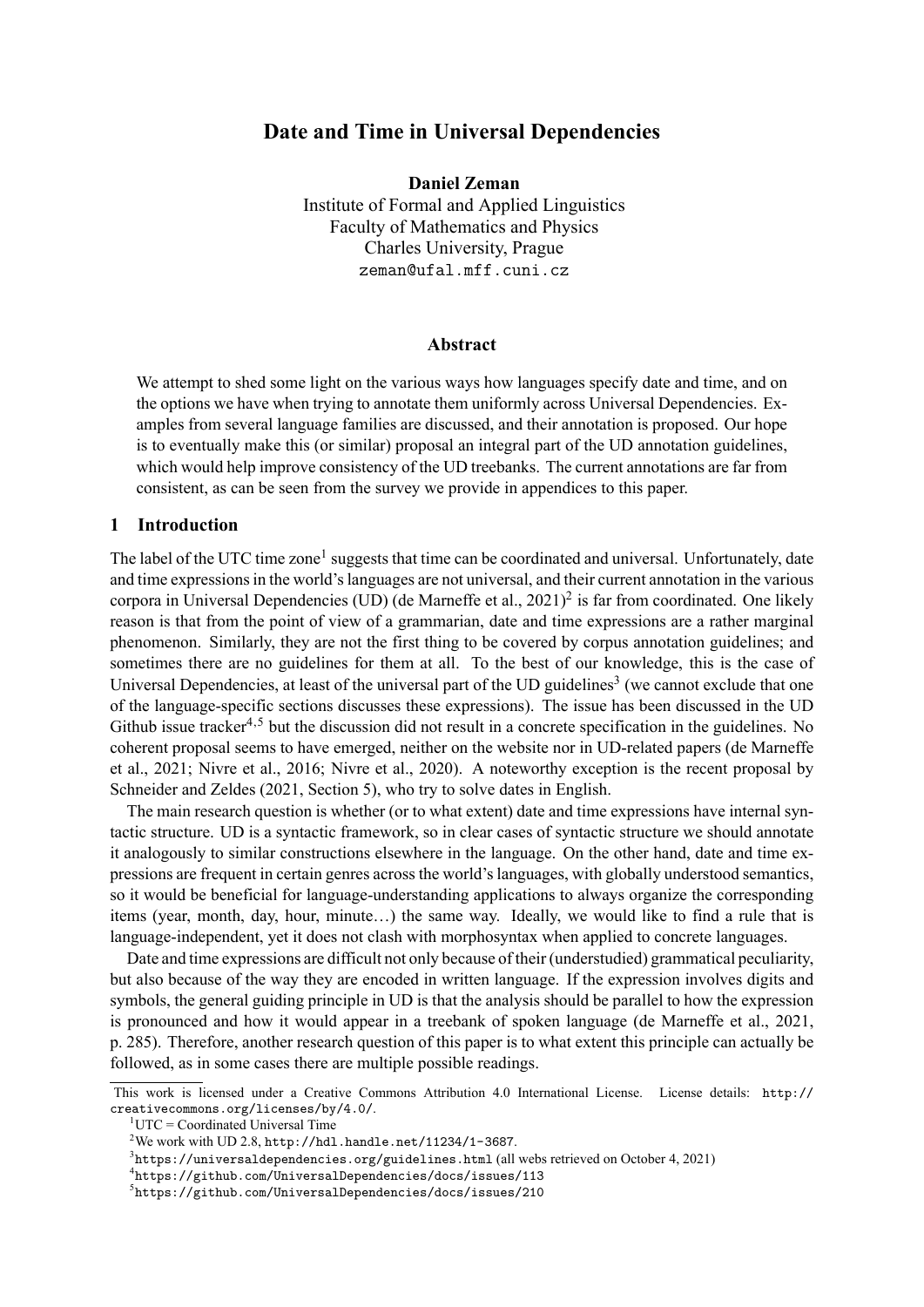In the present study, we survey various time-related expressions in a selection of the UD languages and their internal syntactic structure (if any). We then propose a solution: a set of guidelines that if added to the UD documentation — would make annotation of these expressions easier and hopefully more consistent. The current annotation in UD treebanks is not discussed directly in the survey, but for basic date expressions, an overview is provided in the appendices. With typological diversity in mind, we conduct the research on 5 languages from 4 different families.

## **2 Tokenization**

If a date refers to the month by its name, then the day and year numbers are separate tokens, too. However, if the date consists entirely of numbers and punctuation, some UD treebanks prefer to treat the date as a single token. This is not exactly wrong (and it helps avoid some of the issues we are going to discuss in this paper), yet we would argue that splitting the date into multiple tokens can increase the parallelism with dates where the month is named. Furthermore, the orthographic rules in some languages allow writing numerical dates with or without spaces,  $6$  which would lead to inconsistent annotation if the dates without spaces are not split.

Punctuation separators such as slashes or hyphens should be independent tokens, too. However, if there are periods that, according to the language-specific rules,<sup>7</sup> mark the numbers as ordinal numerals, we recommend to keep them in the same token as the number. The token will then be recognizable as an ordinal numeral, and it will be parallel to English *1st, 2nd, 3rd, 4th…*

It is less obvious whether a similar argument should be made for time expressions. The core part, hours and minutes, are typically spelled as one string, looking like a decimal number (although they actually use the sexagesimal system, and sometimes a different punctuation symbol). There are multiple options how to pronounce it, but it is not uncommon that the hour and minute parts are simply read as a sequence of two numbers. We suggest to keep such numbers as one token.<sup>8</sup> However, if the string contains unit names or abbreviations, it should be better split into multiple tokens: *19h15m* would become *19 h 15 m*.

### **3 Tags and Features**

Names of months and days of week are considered proper names (**PROPN**) in some languages and common nouns (**NOUN**) in others. Sometimes the distinction is just in language-internal orthographical rules (whether or not the word is written capitalized), sometimes there may be deeper consequences, e.g., whether the word is used with a definite article. The decision has to be made on a per-language basis; if there are no reasons supporting **PROPN**, we suggest to use **NOUN** as the default.

Tokens consisting entirely of digits (i.e., years and sometimes days) should always be tagged as cardinal numerals (**NUM**). However, sometimes the form of the number clearly indicates that it should be pronounced as an ordinal numeral *(5th, 5.)*. Ordinals are a subclass of adjectives in UD, hence the **ADJ** tag should be used. Note that the POS category is not changed to noun when the numeral heads a nominal. According to the UD tagging principles, the nominal function is encoded in the incoming dependency relation but the POS tag stays the same.

### **4 Dates**

In the UD taxonomy of syntactic units, dates are nominals. Most often they function as temporal oblique modifiers in clauses (obl:tmod), as in *The data will be released on November 15, 2021*, or even without a preposition *(It took place last April)*. However, dates can appear in all other constructions where nominals can. They can be non-temporal modifiers *(What did they say about June 30?)*, subjects *(June 30 suits me perfectly)* etc.

<sup>&</sup>lt;sup>6</sup>For instance, in Czech, the default is with spaces after periods but the standard admits an alterative format without spaces in business and technical documents (https://prirucka.ujc.cas.cz/?ref=160&id=810).

 ${}^{7}E.g.$  in Czech, German and Finnish.

<sup>8</sup> It could be argued that the read-out-loud rule leads to multiple tokens for *7:15* because *seven fifteen* is written as two tokens. However, we do not think it would be useful to extend this rule to purely numerical strings because then we would have to split also numbers that do not denote time.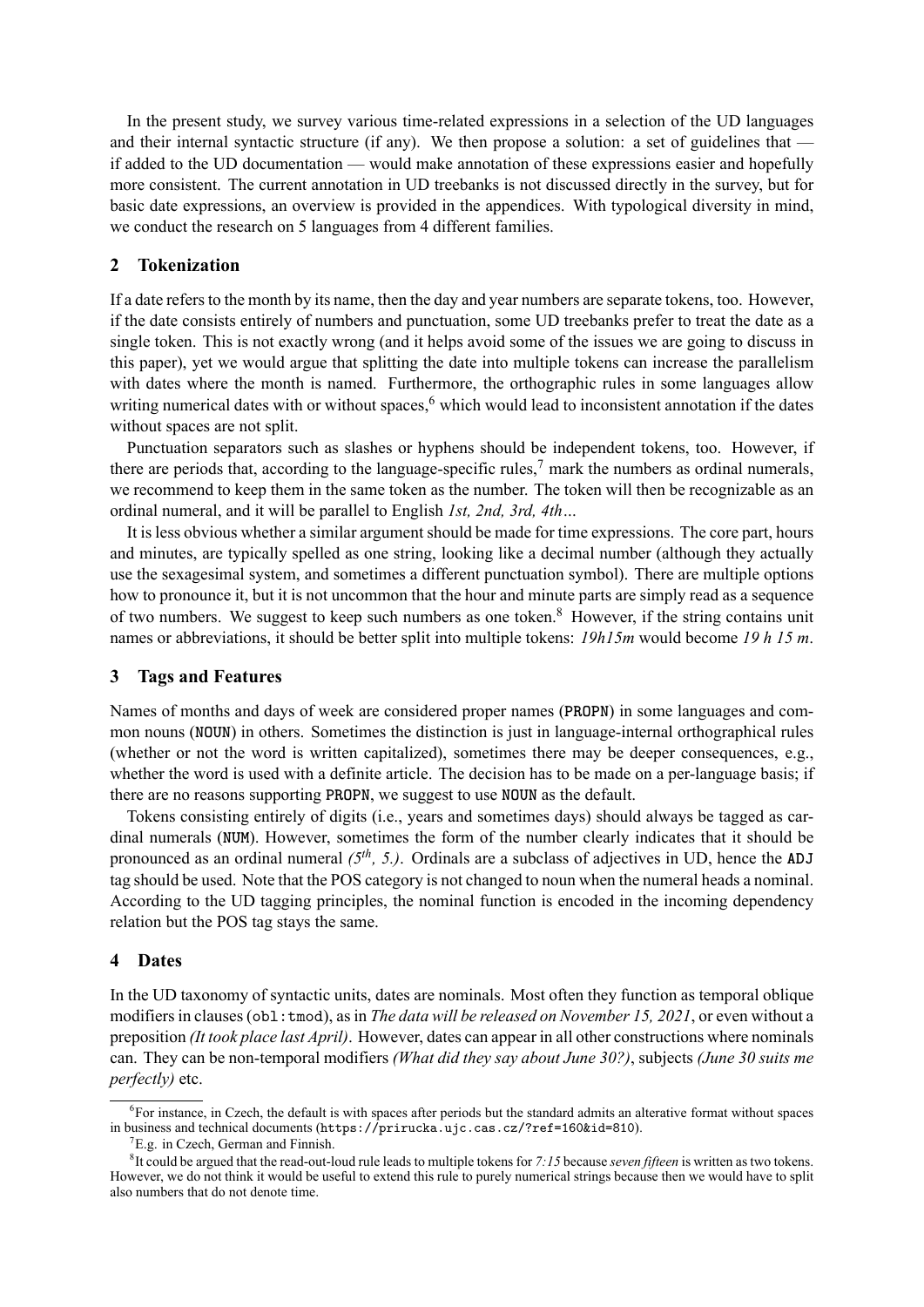### **4.1 English**

Two date patterns are common in English: *May 15, 2015* (pronounced *May (the) fifteenth, twenty fifteen / two thousand (and) fifteen*) and *15 May 2015* (pronounced *the fifteenth of May twenty fifteen / two thousand (and) fifteen*). In both cases, the day may be spelled so that the ordinal numeral is overtly marked: *May 15th, 2015*. The pronunciation of the day-month-year pattern with the preposition *of* shows that the month modifies the day and not vice versa; we should treat the written date as it is pronounced, even though the preposition is not visible (cf. (de Marneffe et al., 2021, p. 285)). The month is a temporal nominal modifier, nmod: tmod.<sup>9</sup> Similar patterns occur in some other European languages, such as Spanish (*el quince de mayo*, lit. *the fifteen of May*).

The situation is less clear with the month-day-year pattern. Schneider and Zeldes (2021) propose to make the day the head here, too, since the month can be omitted with sufficient context *(I'll see you on the fifteenth)*; if we wanted to omit the day instead, the case marker would have to change *(I'll see you in June*). While this argumentation probably makes sense in English (no surface signals that the day modifies the month, parallel structure with the first pattern), note that the omission of the month could also be explained as ellipsis, and then the standard UD solution would be to promote the day to the head position (if the rule were that normally the month is the head).

An analogous argument can be made about the year. It can be omitted from the full date *(on May 15(, 2015))* but it cannot occur with the day and without the month *(\*on the fifteenth, 2015)*. We take this as evidence that the year modifies the month, rather than the day-month complex as a whole, and it should be attached to the month. Here we disagree with Schneider and Zeldes (2021), who attach the year to the day. In either case the relation is not nummod because the year is a label that does not express quantity (cf. (de Marneffe et al., 2021, p. 285)). It is a temporal nominal modifier, nmod:tmod. An optional era specifier *(BC/AD)* will be attached as nmod: tmod to the year.

Note that the year can appear with the month and without the day if the case marker is changed: *in May 2015*. Both *in May* and *in 2015* are grammatical; however, in the right context, *in May* has the same meaning as *in May 2015* while *in 2015* refers to a longer period. Therefore we propose to attach the year as a dependent of the month. Furthermore, it is also parallel to expressions where *of* is overtly used: *in October of 2002*.



#### **4.2 Czech**

In Czech, the standard word order is day-month-year: *15. května 2015* (pronounced *patnáctého května dva tisíce patnáct*, lit. *fifteenth*.Gen *May*.Gen *2015*.Nom). The day is an ordinal numeral (**ADJ**) but unlike in English, it modifies the noun that denotes the month. This is semantically slightly odd (we are referring to the fifteenth day of May, not to a fifteenth May in a sequence of Mays), and it likely stems from a longer expression "the fifteenth day of May", but the morphosyntactic behavior has developed to that of regular

The current practice in English UD seems to be that the : tmod subtype is only used when there is no preposition, as a kind of justification why there is nmod without case. We believe that it is equally useful to use it for prepositional temporal modifiers. Similarly, advmod:tmod could be used instead of plain advmod for time-related adverbs, as it is currently used in some other UD languages. However, regardless of how broadly they are applied, relation subtypes are always optional in UD.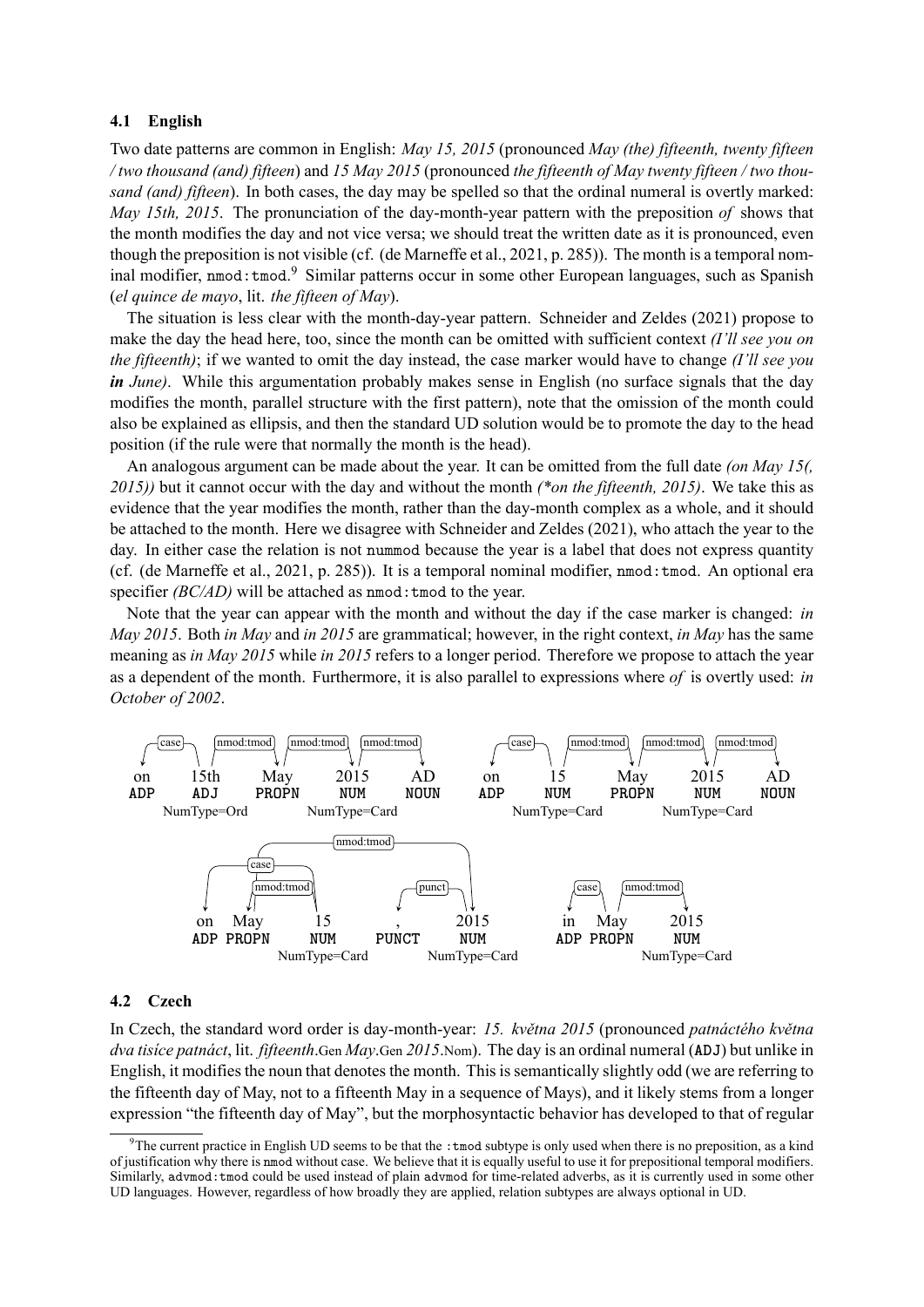adjectival modifiers. The day adjective thus agrees with the month in gender, number, and case. In the example above both of them have the genitive form, which is the default for temporal oblique modifiers, but both of them will switch to the nominative if the date is used as a subject, accusative if used as an object etc. Similar patterns occur in some other European languages, such as German (*am fünfzehnten Mai*, lit. *on-the*.Dat *fifteenth*.Dat *May*.Dat).<sup>10</sup>



The above reasoning does not work so much when the month is encoded numerically: *15. 5. 2015*. It is conventionally pronounced *patnáctého pátý dva tisíce patnáct*, lit. *fifteenth*.Gen *fifth*.Nom *2015*.Nom, that is, there are two ordinals (plus the year cardinal) and they no longer agree in case. We do not have an explanation for this reading; nevertheless, in the absence of morphosyntactic evidence for one of the possible analyses, we propose to use a parallel structure to that of spelled-out month, i.e., the month is the head. The only change is the label of the first dependency, nmod:tmod instead of amod:tmod, as the relation does not behave like standard adjectival modification in Czech.



### **4.3 Finnish**

The most frequent date form in Finnish is *15. toukokuuta 2015*, pronounced *viidestoista toukokuuta kaksituhattaviisitoista*, lit. *fifteenth*.Nom *May*.Par *2015*.Nom. The day number is ordinal (**ADJ**) and it does not agree in case with the month name; instead, it forces the month name into the partitive form. We take this as a sign that the month depends on the day, like in English and unlike in Czech. The partitive case is used also when the month is spelled and pronounced as an ordinal number: *15.5.2015*, pronounced *viidestoista viidettä kaksituhattaviisitoista*. A month name with year (but without the day number) is typically found in the inessive case (*toukokuussa 2015* "in May 2015") but can occur in other cases if they are required by the surrounding syntactic context. Their relation should be nmod:tmod because the number does not specify a quantity of months.

Finnish also has an alternative date pattern, common in informal and spoken situations, where the month precedes the day. Here the month must be in the genitive case and the day takes the essive form. The day ordinal is optionally followed by the word "day", also in essive: *toukokuun viidentenätoista (päivänä)*. Another option is that the day ordinal and the word "day" are in nominative: *toukokuun viidestoista päivä*. Here the day ordinal modifies *päivä* and agrees with it in case.



<sup>10</sup>There are also German examples where the month is in the genitive and modifies the dative day ordinal: *am Fünfzehnten des Monats* "on the fifteenth of the month".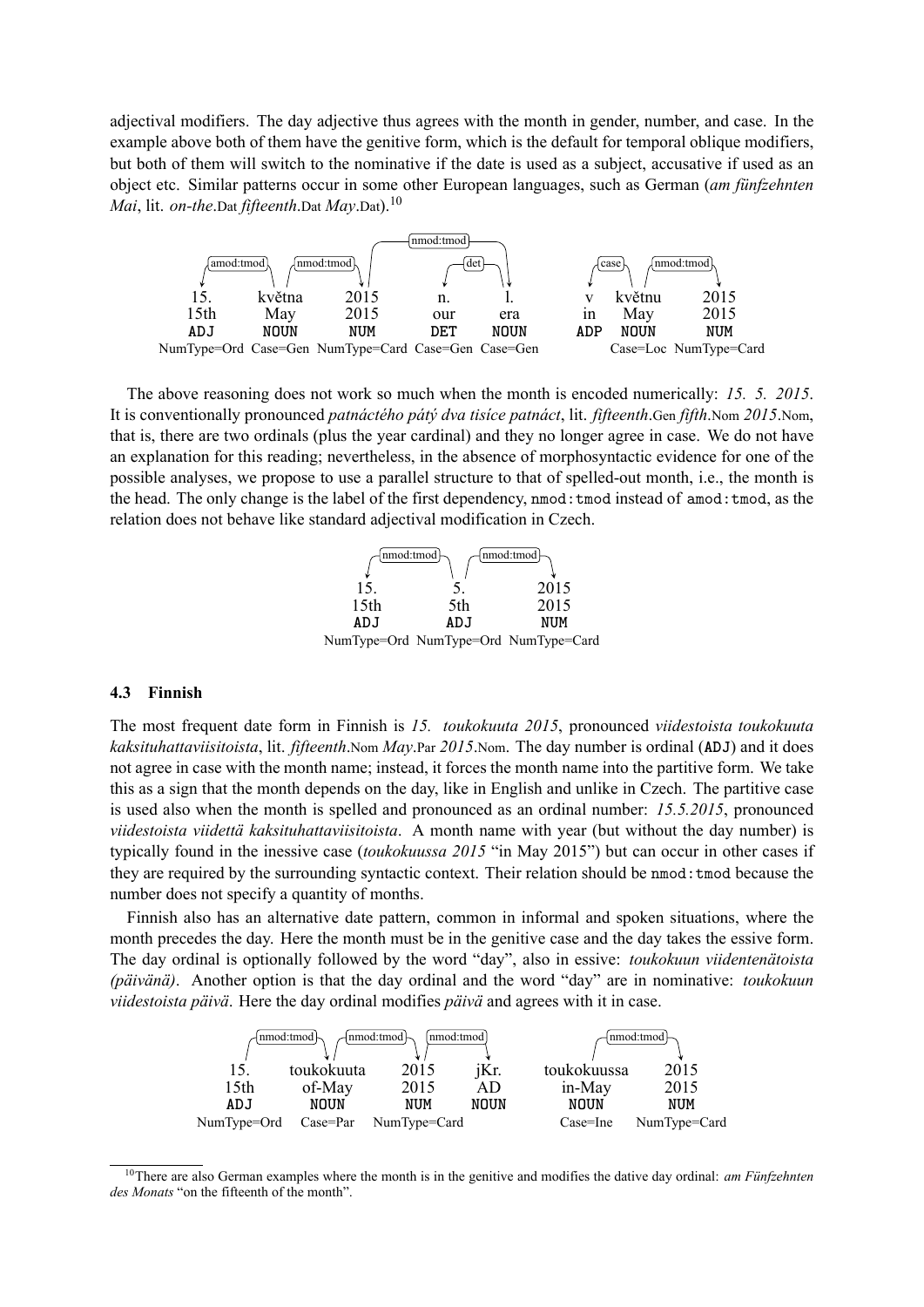

Finally, it is also possible to encounter date expressions that feature the word *päivä* "day" but the preceding number is not properly marked as ordinal (the period is missing): *15 päivänä toukokuuta 2015*. We acknowledge that it may then be tagged as a cardinal, although it may be pronounced as an ordinal (*viidentenätoista* "fifteenth.Ess" instead of *viitenätoista* "fifteen.Ess"). The relation from *päivänä* can be nmod:tmod but not nummod.



#### **4.4 Indonesian**

In Indonesian, dates are often introduced by the word *tanggal* "date": *pada tanggal 15 Mei 2015*, pronounced *pada tanggal lima belas Mei dua ribu lima belas*, lit. *on date five -teen May two thousand five -teen*. The day and year numbers are cardinal (rather than ordinal) numerals. As always, they do not denote quantity of anything, so they should not be attached via nummod. There are no morphological clues that would enlighten the relation between the day and the month, so a flat analysis seems appealing. Nevertheless, we can at least repeat what Schneider and Zeldes (2021) said about English. The month can be omitted and we can say *pada tanggal lima belas* "on the fifteenth". If that leads to making the day the head in English, we should make the Indonesian analysis parallel and attach the month to the day as nmod:tmod. The year, if present, will be attached to the month, and the optional era specifier modifies the year.

|      | case    |     | nmod:tmod    nmod:tmod    nmod:tmod    nmod:tmod |      |      |     | case ⊦ | nmod:tmod    nmod:tmod |      |
|------|---------|-----|--------------------------------------------------|------|------|-----|--------|------------------------|------|
| pada | tanggal |     | Mei                                              | 2015 | SM   | d1  | bulan  | Mei                    | 2015 |
| on   | date    |     | May                                              | 2015 | ВC   | ın  | month  | Mav                    | 2015 |
| ADP  | NOUN    | NUM | <b>PROPN</b>                                     | NUM  | NOUN | ADP | NOUN   | <b>PROPN</b>           | NUM  |

Modifiers such as *lalu* "last" and *mendatang* "next" are tagged **ADJ** in some treebanks and **VERB** in others (*last = passed, next = coming*). Of course, this should be harmonized, but the adjective-verb distinction is beyond the scope of this paper. If the modifier is a verb, it is a relative adnominal clause ("that has passed") and should be attached as acl:relcl. Otherwise it is a simple adjectival modifier, amod. In *tahun lalu* "last year", *lalu* modifies *tahun*. We could also say *15 Mei lalu* "last May 15", which may or may not be in the previous year, and it is typically both the fifteenth day of the last May, and the last fifteenth of May. Hence both the day and the month could serve as the parent node, and in the absence of other criteria, we propose to attach the modifier high:

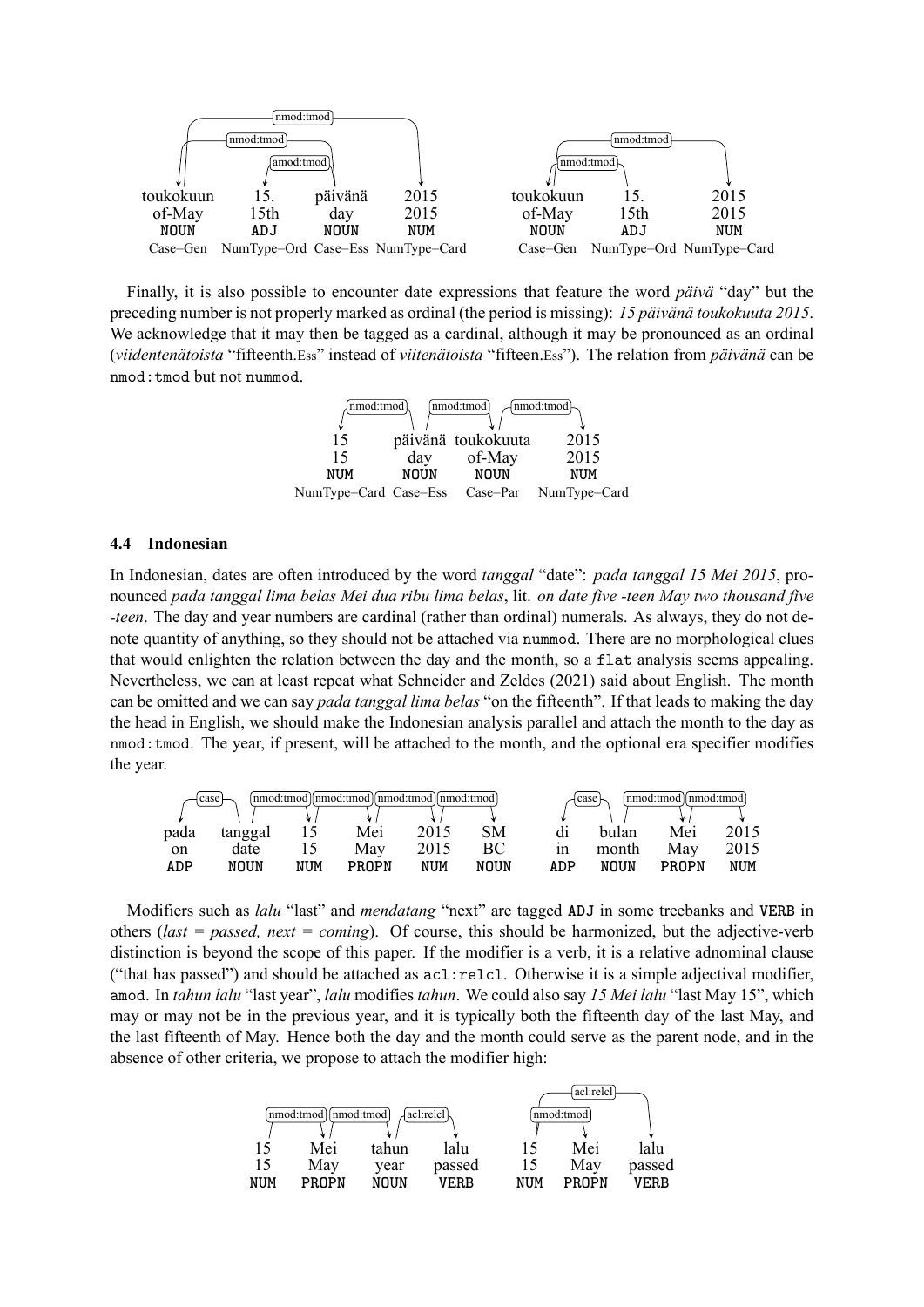

### **4.5 Chinese**

In Chinese, dates proceed from the least specific to the most specific item. Numbers are always accompanied by the nouns for "year", "month" and "day"; there are no names for months, they are encoded simply as a number + "month". Years are normally written using Western Arabic digits. Months and days either use Arabic digits, too, or they are written in Chinese characters. Examples: 2015年5月15日 (*2015 nián 5 yuè 15 rì*, pronounced *èr líng yī wǔ nián wǔ yuè shíwǔ rì*), lit. *two zero one five year five month fifteen day*; 五月十五日 *(wǔ yuè shíwǔ rì)* "May 15".

The numerals are cardinal and modify the respective nouns, but their relation should be nmod: tmod rather than nummod, as they do not denote quantity. Similarly to Indonesian, there are hardly any criteria that would favor one of the three items as the head. We therefore propose an analysis that is parallel to Indonesian and English, i.e., the less specific item depends on the more specific one. An era specifier, if present, modifies the year expression and is attached to its head noun. The year number may be substituted by an expression such as 同年 *(tóngnián)* "same year", 次年 *(cìnián)* "following year" etc.



### **5 Days of Week**

When the name of the day of week occurs together with the date, it can be understood as an apposition. Both expressions refer to the same day and they can be reordered. The first expression is treated as the technical head.



### **6 Time**

We propose in Section 2 that time expressed using digits be one token, as in the following example (copied from Schneider and Zeldes (2021)). Schneider and Zeldes also propose that if the time is written as *ten o'clock*, the token *o'clock* should be considered an adverb and advmod of *ten*.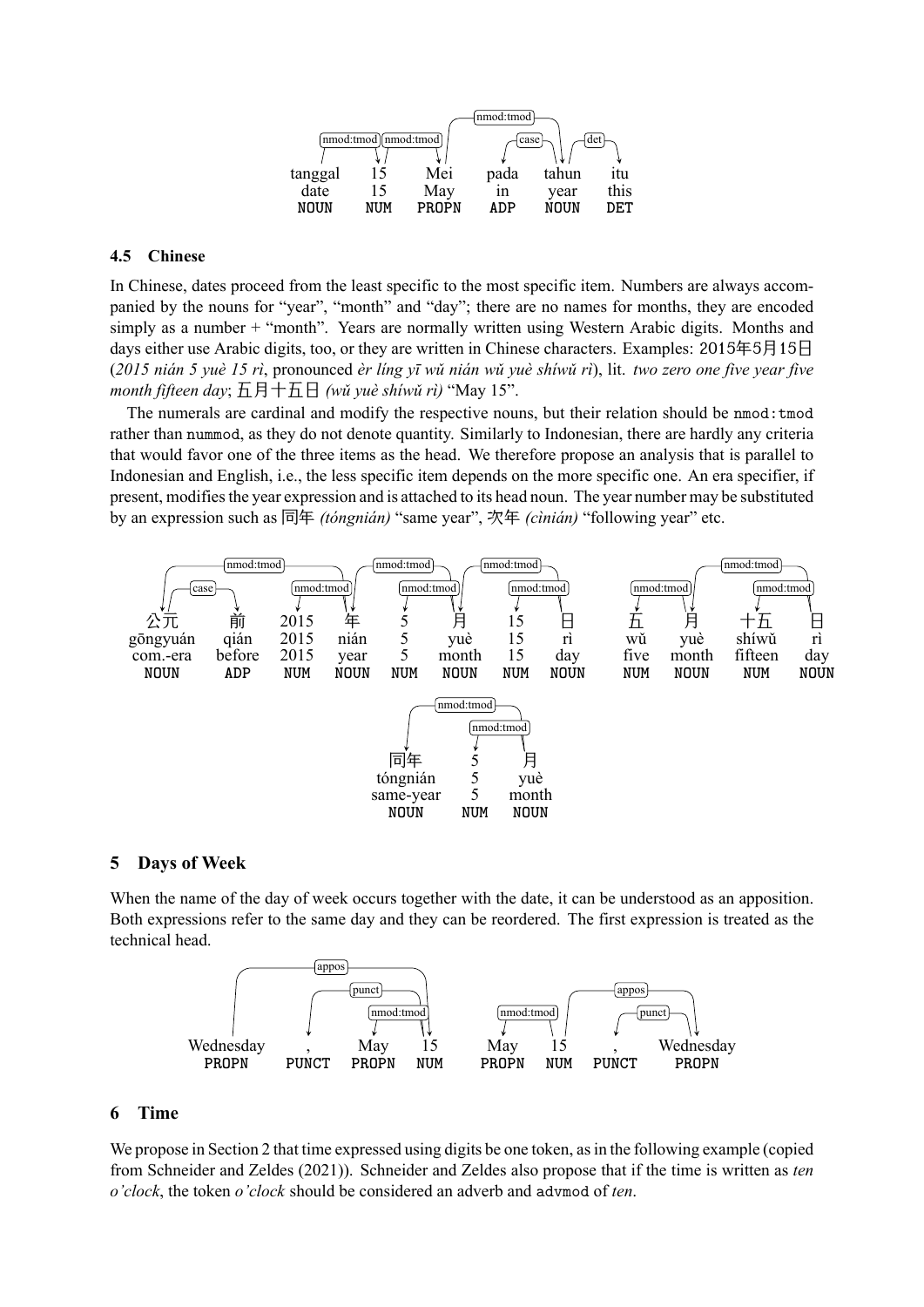

In general, verbose time expressions (as opposed to numbers) can vary substantially across languages, resulting in different analyses.



Note that in English, Czech, Finnish and Indonesian, the prepositions indicate which part is the modifier. In Chinese, we have two numbers with units. Unlike in dates, the nummod analysis is quite appropriate here, as we are counting hours (and minutes). This is not the case in Indonesian, where *sepuluh jam* "ten hours" is nummod (indicating duration) but *jam sepuluh* (lit. *the hour ten*) is nmod:tmod (labeling the hour). The relation between the Chinese hours and minutes cannot be characterized as subordination, hence we propose conj instead of nmod:tmod (*nine hours [and] forty-five minutes*; another possible candidate would be flat).

If time occurs together with date *(it happened on May 15 at 9:45)*, they are often two independent modifiers — note that in the previous English example, each has its own preposition. However, there are situations where date and time have to be considered as one unit, denoting a point in time, which has a syntactic function in the sentence: *What about July 12, between 1:30 and 4:00.* It is not obvious whether the date or the time should serve as the head in such cases. In this particular English example, we could say that the preposition *about* belongs to the date, hence the following analysis:



### **7 Ranges**

Dates and times often come in ranges, as in the sentence *The festival takes place from May 15 to June 10.* In writing, the range can be signaled by a dash *(It takes place May 15 – June 10.)* The range can occur at various levels of precision, e.g. *It takes place May 15 – 16*, or *It takes place from May to November 2015*.

There are several options how to analyze ranges. Two full date expressions with different prepositions (*from* and *to*) could be quite naturally annotated as two sibling oblique modifiers of the same clause. Cases where only a part of the date is ranged (e.g., the month in *from May to November 2015*) could be handled as ellipsis (i.e., the first modifier would be *from May* and the second would be *to November 2015*). Analogously with a dash, the first expression would be *May* and the second *– November 2015*.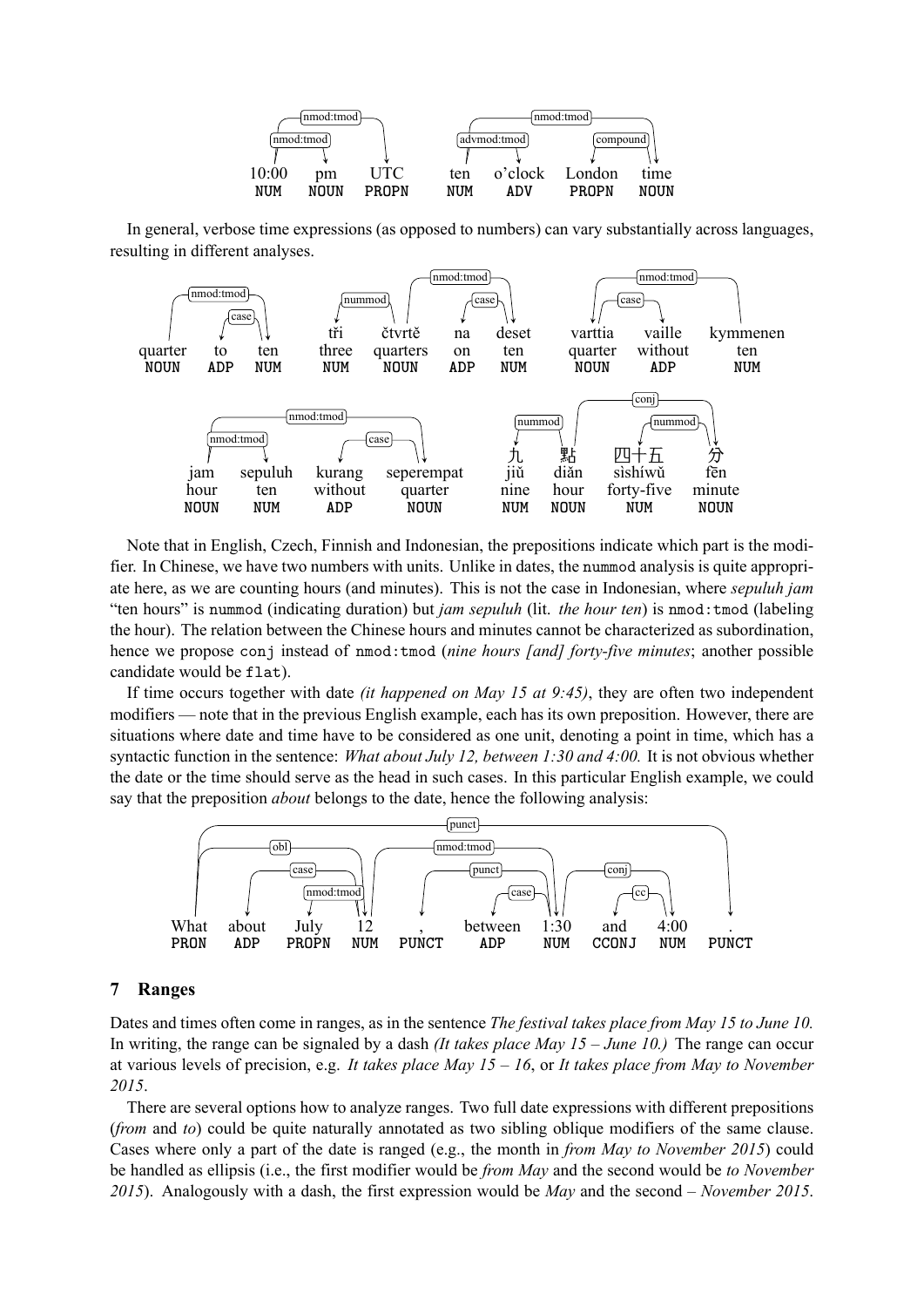This solution has the disadvantage that the partial first expression is detached from the shared part, so it is more difficult to infer that *May* actually refers to *May 2015*.



Another option is to attach the closing part of the range to the opening part; for partial ranges, only the ranged parts can be connected, and the shared, less specific part is attached to the head. This approach is currently taken in some UD treebanks;<sup>11</sup> however, if the closing part has a preposition (either spelled out, or assumed to be encoded by the dash), the annotators mechanically pick the nmod relation, which seems wrong. The second date does not really modify the first date. Their relation is much closer to coordination: the event occurs on both the dates (as well as on all dates in between). In fact, some languages use conjunctions instead of (or in addition to) prepositions to express ranges: German *Mai bis November*, Czech *květen až listopad* "May to November". Treating the prepositional *(from–to)* cases as coordination would have the advantage of better parallelism and it would solve the shared modifier problem (*from May to November 2015* would be analogous to *either May or November 2015*). Coordinating May with November would allow *2015* to technically modify the first conjunct but be propagated in enhanced UD to the second conjunct. $^{12}$ 

We lean towards the coordination analysis as the most parallel and cross-linguistically applicable solution. If that is not accepted by the UD community, then we think that attaching the two endpoints as siblings is better than making one of them an nmod of the other.



### **8 How to Fix the Treebanks**

We provide a survey of annotation patterns in the UD 2.8 treebanks of English, Czech, Finnish, Indonesian and Chinese in the appendices. Some treebanks are internally consistent, some less so, but there is very little consensus across treebanks of the same language. It is thus obvious that any improvement would be welcome, even if it cannot be done perfectly.

<sup>&</sup>lt;sup>11</sup>In fact, this approach also matches example (49) of (de Marneffe et al., 2021).

<sup>&</sup>lt;sup>12</sup>As one of the reviewers pointed out, the correlative expression *from X to Y* is certainly a grammaticalized construction (it cannot be paraphrased as *to November from May*), and the constituents need not be nominals (*Heights range from tall to short*, etc.), reminiscent of coordination. See (Reynolds and Pullum, 2013) for an argument that *versus* has grammaticalized from a preposition to a coordinator.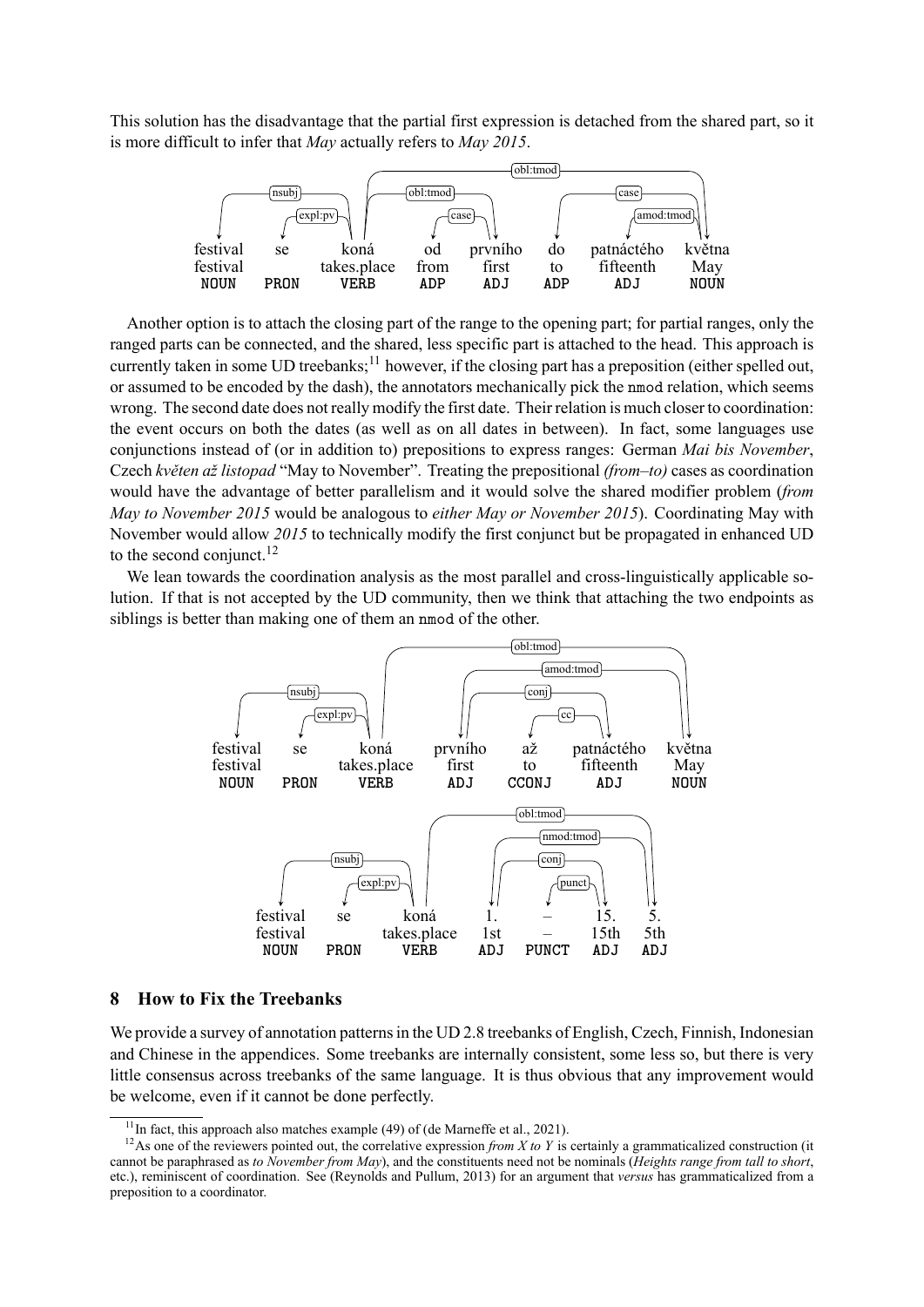Fortunately, it is not necessary to re-annotate all UD treebanks manually. Language-specific patterns can be designed that will find (almost) all occurrences of date and time expressions in a treebank, $^{13}$  and identify their parts. The annotation can then be harmonized using tree-rewriting systems such as Udapi (Popel et al., 2017) or Grew (Guillaume, 2021).

## **9 Conclusion**

We have surveyed various date/time-related expressions in five languages from four different language families. We have shown that some of these expressions in some languages have internal morphosyntactic structure, which should be observed when constructing their UD analysis. The syntactic structure of semantically corresponding expressions is not always compatible across language boundaries, hence the annotation rules cannot be language-independent. However, in cases where no underlying syntax can be detected, we recommend one of the annotation options as the default solution.

We believe that it is necessary to add some guidelines for date and time expressions to the UD documentation, as it will greatly improve consistency of the UD data (these expressions are quite frequent in some genres). We also believe that with language-specific heuristics, the data can be fixed relatively easily, using existing tools for automatic modification of the dependency structures.

### **Acknowledgements**

This work was supported by the grants 20-16819X (LUSyD) of the Czech Science Foundation; and LM2018101 (LINDAT/CLARIAH-CZ) of the Ministry of Education, Youth, and Sports of the Czech Republic.

We thank the anonymous reviewers for very useful comments.

### **References**

- Marie-Catherine de Marneffe, Christopher Manning, Joakim Nivre, and Daniel Zeman. 2021. Universal Dependencies. *Computational Linguistics*, 47(2):255–308.
- Bruno Guillaume. 2021. Graph matching and graph rewriting: Grew tools for corpus exploration, maintenance and conversion. In *Proceedings of the 16th Conference of the European Chapter of the Association for Computational Linguistics: System Demonstrations*, pages 168–175.
- Joakim Nivre, Marie-Catherine de Marneffe, Filip Ginter, Yoav Goldberg, Jan Hajič, Christopher D. Manning, Ryan McDonald, Slav Petrov, Sampo Pyysalo, Natalia Silveira, Reut Tsarfaty, and Daniel Zeman. 2016. Universal Dependencies v1: A multilingual treebank collection. In *Proceedings of the 10th International Conference on Language Resources and Evaluation (LREC 2016)*, Portorož, Slovenia. European Language Resources Association.
- Joakim Nivre, Marie-Catherine de Marneffe, Filip Ginter, Jan Hajič, Christopher Manning, Sampo Pyysalo, Sebastian Schuster, Francis Tyers, and Daniel Zeman. 2020. Universal Dependencies v2: An evergrowing multilingual treebank collection. In *Proceedings of the 12th International Conference on Language Resources and Evaluation (LREC 2020)*, pages 4034–4043, Marseille, France. European Language Resources Association.
- Martin Popel, Zdeněk Žabokrtský, and Martin Vojtek. 2017. Udapi: Universal API for Universal Dependencies. In *Proceedings of the NoDaLiDa 2017 Workshop on Universal Dependencies (UDW 2017)*, pages 96–101, Göteborg, Sweden.

Brett Reynolds and Geoffrey K. Pullum. 2013. New members of 'closed classes' in English. 02.

Nathan Schneider and Amir Zeldes. 2021. Mischievous nominal constructions in Universal Dependencies. In *Proceedings of the Fifth Workshop on Universal Dependencies (UDW, SyntaxFest 2021)*, Sofia, Bulgaria.

<sup>&</sup>lt;sup>13</sup> Lists of language-specific names for months and week days are very useful in such heuristics.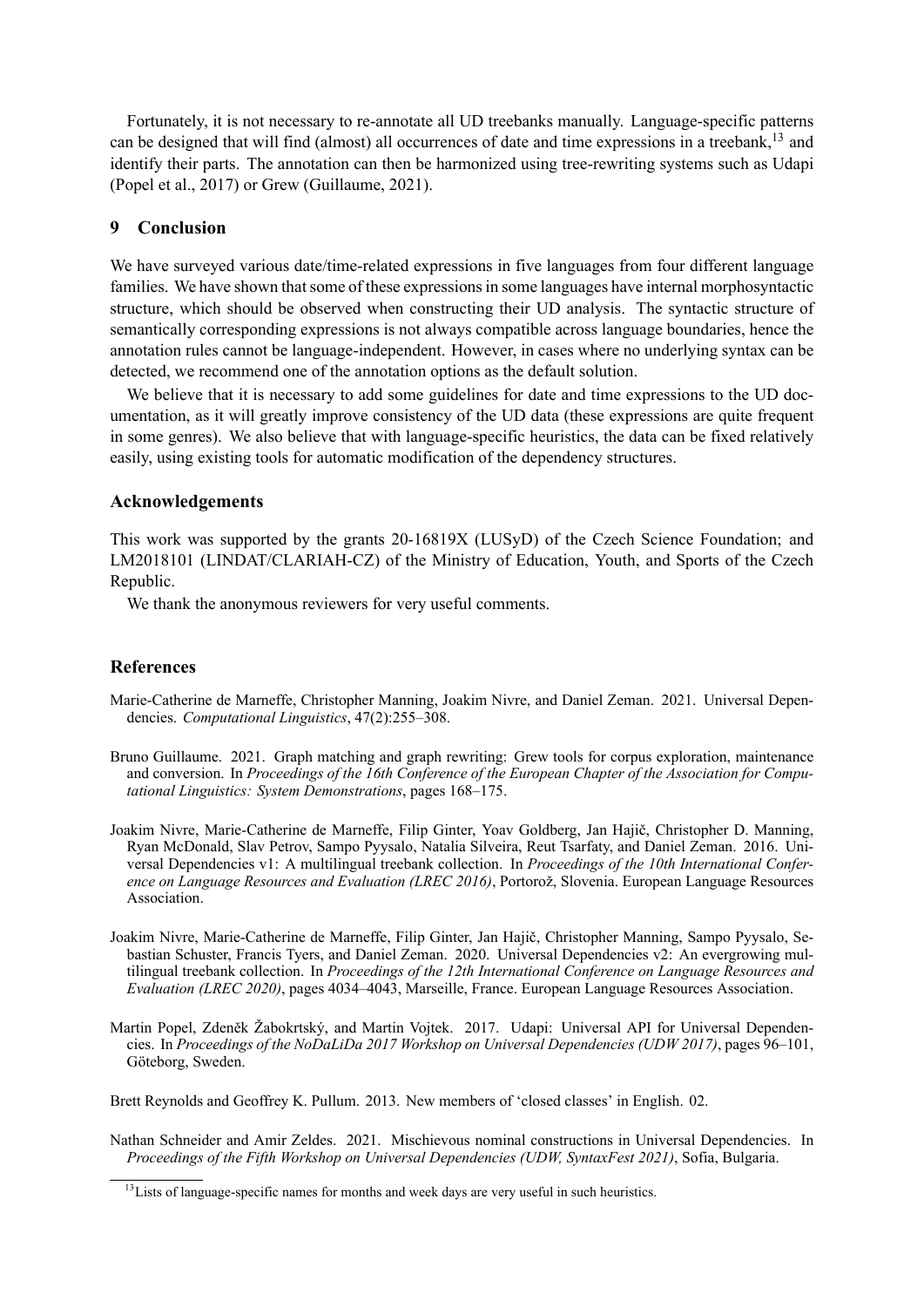# **A Survey of English Date Annotations in UD 2.8**

We provide an overview of date annotations currently applied in the English UD treebanks. The survey demonstrates the variability of dependency relations. There are further differences in POS tags and features but they are not shown here. We only show dates, i.e., without days of week, without times, no ranges etc. Sometimes the same pattern receives multiple annotations within the same treebank. Other treebanks are more consistent internally, yet the approaches differ heavily across treebanks.

The total numbers of occurrences in the tables are approximate. Some marginal cases with extra dependents are either clustered with more generic patterns or omitted from the table completely.

### **A.1 EWT**

| Pattern               | Proposal                                                                               | <b>Total</b>         | <b>EWT Trees</b>                                                                                 |
|-----------------------|----------------------------------------------------------------------------------------|----------------------|--------------------------------------------------------------------------------------------------|
| 5/15/2015             | nmod:tmod<br>nmod:tmod<br>punct<br>punct<br>5<br>2015<br>15<br>[nmod:tmod]             | 183                  | 5/15/2015<br>(one token)<br>nummod                                                               |
| 15 May                | 15<br>May<br>nmod:tmommod:tmod                                                         | 11                   | 15<br>May<br>nummod<br>(nummod) nmod:tmod)<br>nummod                                             |
| 15 May 2015           | 15<br>May<br>2015                                                                      | 20                   | 2015<br>15<br>May<br>May<br>2015<br>15                                                           |
| 15th May              | [nmod:tmod]<br>15 <sup>th</sup><br>May                                                 | 3                    | $[{\rm compound}]$<br>nummod<br>15 <sup>th</sup><br>15 <sup>th</sup><br>May<br>May               |
| 15th of May<br>May 15 | nmod:tmod<br>case<br>of<br>15 <sup>th</sup><br>May<br>[nmod:tmod]<br>May<br>15         | $\overline{2}$<br>80 | nmod<br>case<br>15th<br>May<br>of<br>nummod<br>advmod<br>15<br>May<br>May<br>15                  |
| May 15, 2015          | nmod:tmod<br>[nmod:tmod]<br>punct<br>15<br>2015<br>May                                 | 45                   | nummod<br>punct<br>nummod<br>2015<br>15<br>May<br>nmod:tmod                                      |
| May 15, 2015 AD       | nmod:tmod<br>[nmod:tmod]<br>nmod:tmod<br>punct<br>May<br>2015<br>15<br>AD<br>nmod:tmod | $\overline{c}$       | punct<br>nummod<br>nummod<br>15<br>2015<br>May<br>AD<br>[compound]<br>nummod                     |
| May 15th              | May<br>15 <sup>th</sup><br>(mmod:mod)<br> nmod:tmod<br>punct                           | 23                   | May 15th<br>May<br>15 <sup>th</sup><br>nummod<br>[nummod]<br>[nummod] [punct]<br>nummod<br>punct |
| May 15th, 2015        | 15 <sup>th</sup><br>2015<br>May<br>$\ddot{\phantom{0}}$                                | 5                    | 15 <sup>th</sup><br>2015<br>15 <sup>th</sup><br>2015<br>May<br>May<br>$\ddot{\phantom{0}}$       |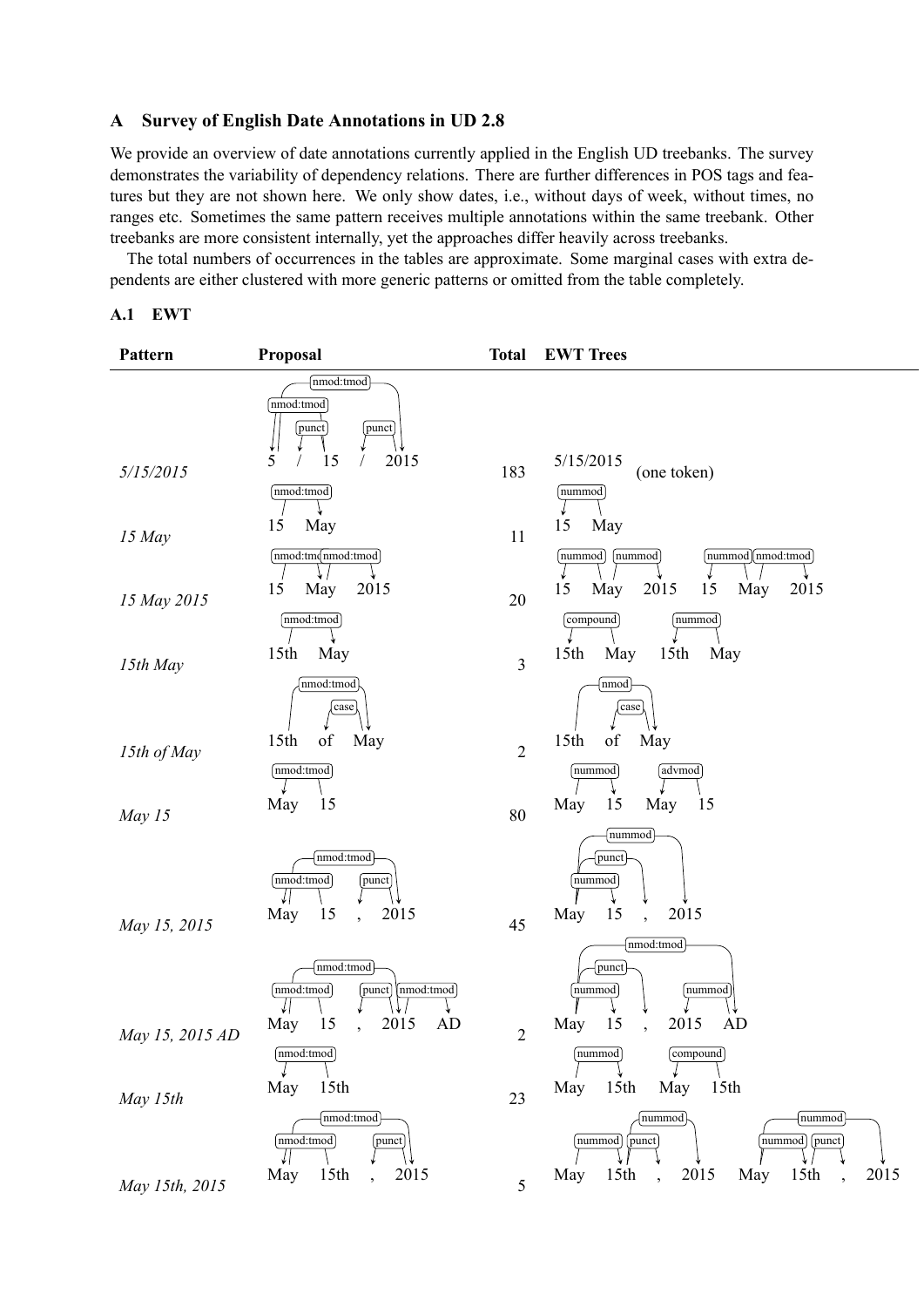

# **A.2 GUM**

| Pattern               | Proposal                                                                         | <b>Total</b>       | <b>GUM Trees</b>                                                                                                                                            |
|-----------------------|----------------------------------------------------------------------------------|--------------------|-------------------------------------------------------------------------------------------------------------------------------------------------------------|
| $15$ May              | nmod:tmod<br>15<br>May                                                           | $\overline{4}$     | nmod:tmod<br>[compound]<br>15<br>May<br>15<br>May                                                                                                           |
| 15 May 2015           | nmod:tmommod:tmod<br>15<br>2015<br>May                                           | 16                 | nmod:tmod<br>nmod:tmod<br>[nmod:tmod]<br>compound<br>2015<br>15<br>15<br>May<br>2015<br>May<br>compoun nmod:tmod                                            |
|                       |                                                                                  |                    | 15<br>May<br>2015                                                                                                                                           |
|                       | nmod:tmod<br>case<br>$\sigma f$<br>15 <sup>th</sup><br>May                       |                    | [obl]<br>case<br>$\sigma f$<br>15 <sup>th</sup><br>May                                                                                                      |
| 15th of May<br>May 15 | nmod:tmod<br>May<br>15                                                           | $\mathbf{1}$<br>21 | nmod:tmod<br>[nummod]<br>compound<br>May<br>May<br>15<br>15<br>15<br>May                                                                                    |
|                       | nmod:tmod<br>nmod:tmod<br>punct<br>15<br>2015<br>May<br>$\overline{\phantom{a}}$ |                    | nmod:tmod<br>nmod:tmod<br>nmod:tmod<br>compound<br>punct<br>punct<br>15<br>2015<br>15<br>2015<br>May<br>May<br>$\ddot{\phantom{0}}$<br>$\ddot{\phantom{0}}$ |
| May 15, 2015          | nmod:tmod<br>det<br>case                                                         | 82                 | [obl]<br>det<br>case                                                                                                                                        |
| the 15th of May       | 15th<br>of<br>May<br>the                                                         | $\mathbf{1}$       | 15th<br>of<br>May<br>the                                                                                                                                    |

# **A.3 LinES**

| Pattern      | <b>Proposal</b>                                                                  |                | <b>Total</b> LinES Trees                          |
|--------------|----------------------------------------------------------------------------------|----------------|---------------------------------------------------|
| $15$ May     | nmod:tmod<br>May<br>15                                                           | 4              | amod<br>May<br>15                                 |
| 15 May, 2015 | nmod:tmod<br>nmod:tmod<br>punct<br>2015<br>May<br>15<br>$\overline{\phantom{a}}$ | $\overline{2}$ | nummod<br>amod<br>punct<br>May<br>2015<br>15<br>٠ |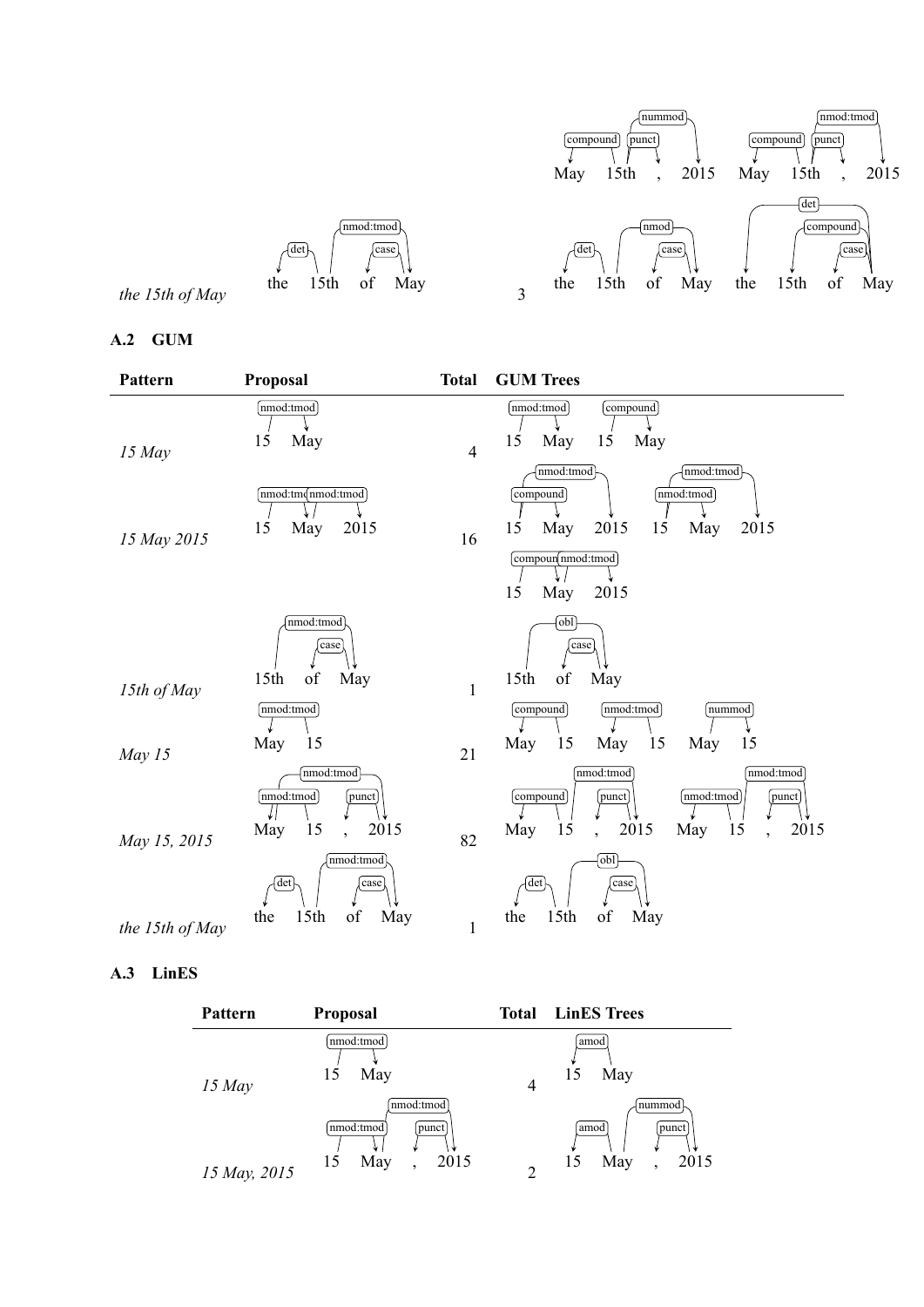

# **A.4 ParTUT**

| Pattern                       | Proposal                                                                         | <b>Total</b>      | <b>ParTUT Trees</b>                                                          |
|-------------------------------|----------------------------------------------------------------------------------|-------------------|------------------------------------------------------------------------------|
| $15$ May                      | nmod:tmod<br>15<br>May                                                           | 5                 | flat<br>15<br>May                                                            |
| 15 May 2015                   | nmod:tmod)nod:tmod)<br>15<br>May<br>2015                                         | 50                | flat<br>flat<br>15<br>May<br>2015                                            |
|                               | nmod:tmod<br>case<br>nmod:tmod<br>det<br>15<br>of<br>May<br>this                 |                   | nmod<br>$_{\rm case}$<br>flat <sup>1</sup><br>det<br>of<br>15<br>May<br>this |
| 15 May of this year<br>May 15 | year<br>$nmod:$ tmod<br>15<br>May                                                | $\mathbf{1}$<br>1 | year<br>flat<br>May 15                                                       |
| May 15, 2015                  | nmod:tmod<br>nmod:tmod<br>punct<br>15<br>2015<br>May<br>$\overline{\phantom{a}}$ | 5                 | flat<br>punct<br>flat<br>15<br>2015<br>May<br>$\overline{\phantom{a}}$       |

# **A.5 PUD**

| Pattern       | <b>Proposal</b>                         |                | <b>Total PUD Trees</b>                                              |
|---------------|-----------------------------------------|----------------|---------------------------------------------------------------------|
| $15$ May      | nmod:tmod<br>May<br>15                  | 3              | $\left\{ \mathrm{flat}\right\}$<br>nummod<br>May<br>May<br>15<br>15 |
|               | nmod:tmod nod:tmod<br>2015<br>May<br>15 |                | nummod<br>nummod<br>2015<br>May<br>15                               |
| 15 May 2015   | nmod:tmod]mod:tmod                      | $\overline{4}$ | compound [nmod:tmod]                                                |
| 15th May 2015 | 2015<br>15 <sub>th</sub><br>May         |                | 15 <sup>th</sup><br>2015<br>May                                     |
|               | nmod:tmod<br>15<br>May                  |                | nummod<br>15<br>May                                                 |
| May $15$      |                                         |                |                                                                     |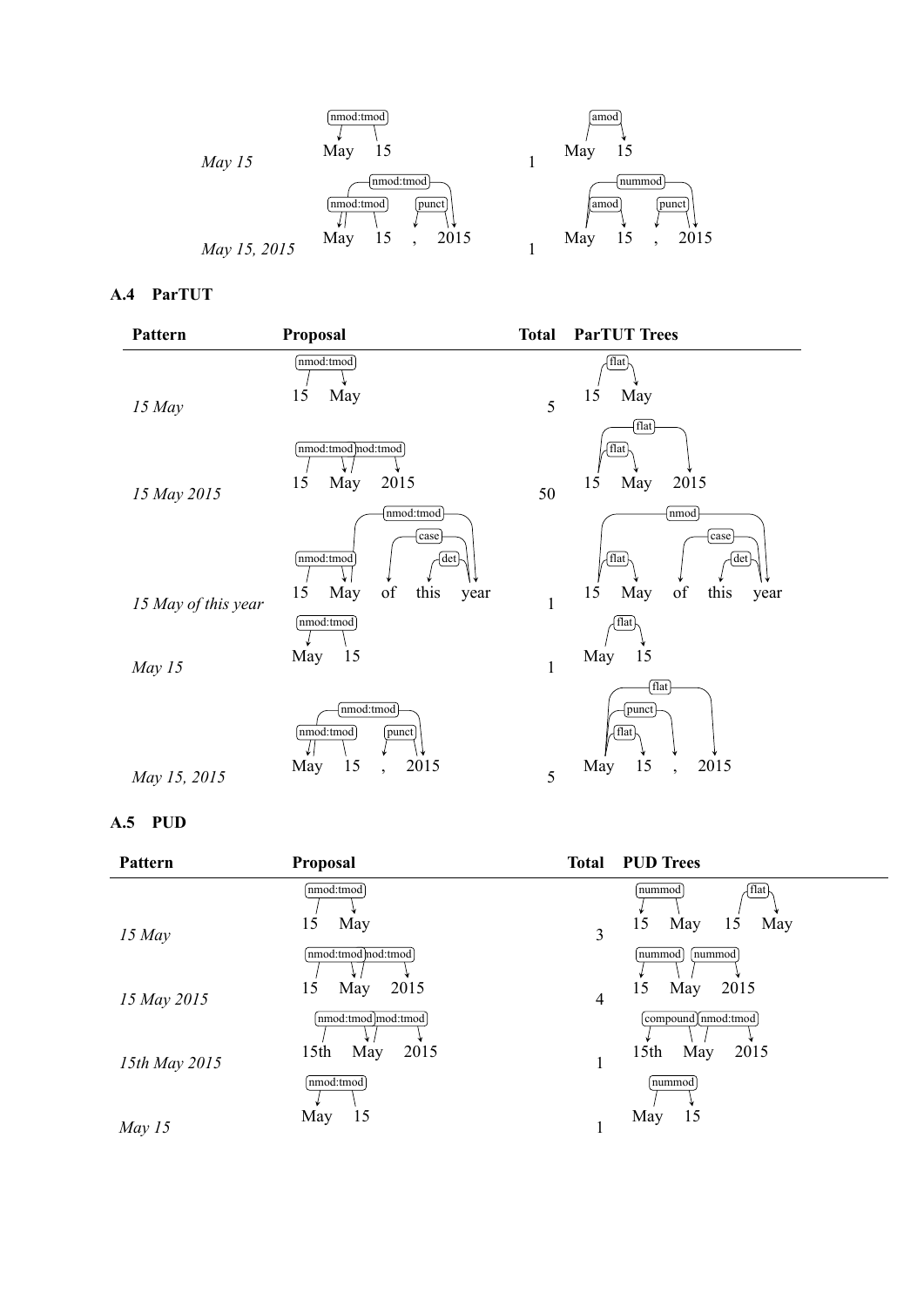

# **B Survey of Czech Date Annotations in UD 2.8**

# **B.1 CLTT**

| Pattern                        | <b>Proposal</b>                                                               | Total | <b>CLTT</b> Trees                                                            |
|--------------------------------|-------------------------------------------------------------------------------|-------|------------------------------------------------------------------------------|
| 15. května 2015                | amod:tmod] [nmod:tmod]<br>2015<br>května<br>15.                               | 12    | nummod<br>nummod<br>punct<br>15<br>května<br>2015                            |
| k 15. květnu kalendářního roku | nmod:tmod<br>case<br>[amod:tmod]<br>∣amod ⊢<br>k 15. květnu kalendářního roku |       | case<br>nmod<br>nummod<br>punct<br> amod –<br>k 15. květnu kalendářního roku |

# **B.2 FicTree**

| <b>Pattern</b>  | <b>Proposal</b>                                | Total | <b>FicTree Trees</b>                         |
|-----------------|------------------------------------------------|-------|----------------------------------------------|
| 15. května 2015 | amod:tmod  nmod:tmod <br>2015<br>května<br>15. |       | nummod<br>punct<br>Inummod<br>května<br>2015 |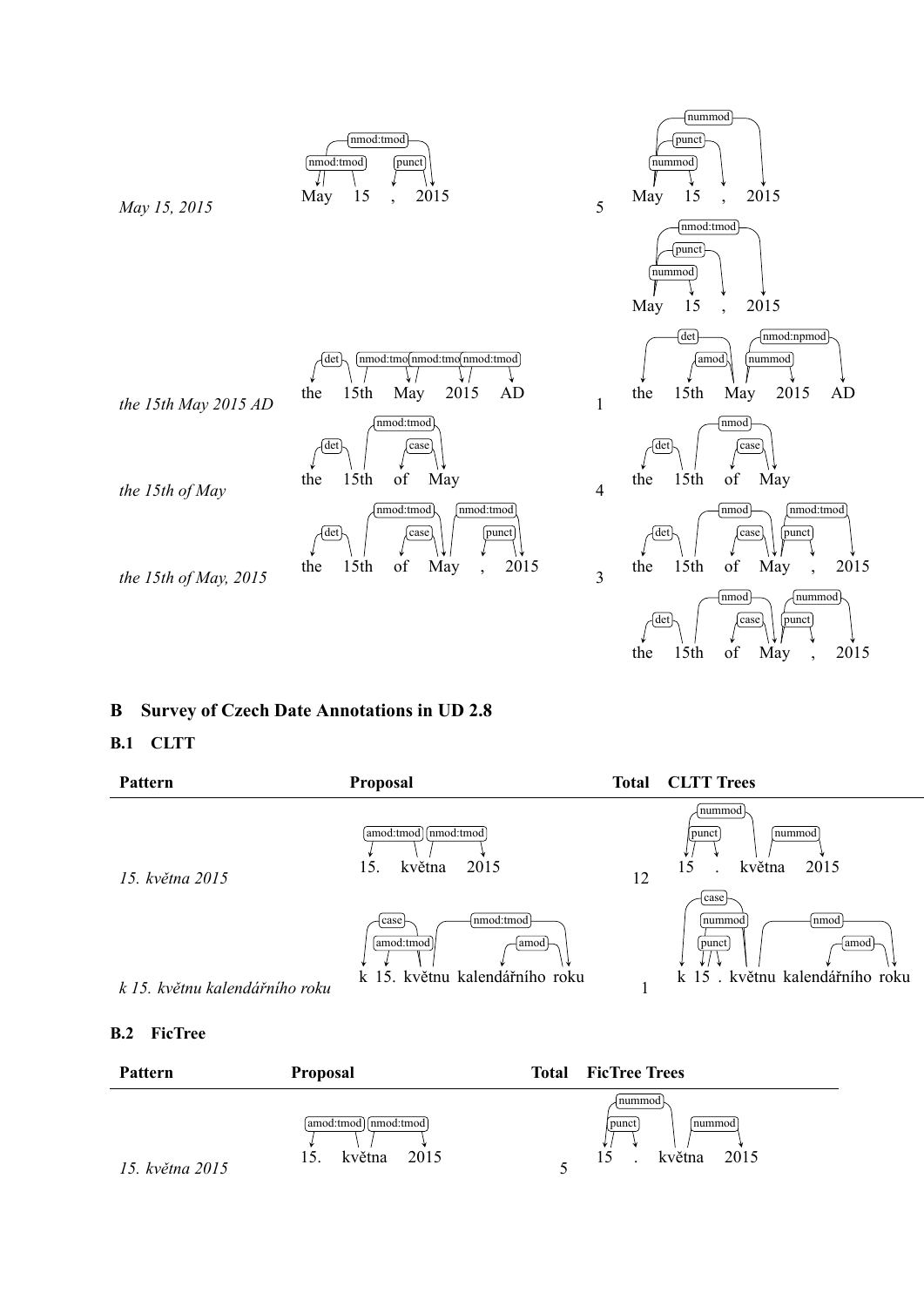

### **B.4 PUD**

| Pattern         | Proposal                                          |    | <b>Total PUD Trees</b>                             |
|-----------------|---------------------------------------------------|----|----------------------------------------------------|
| 15. května      | amod:tmod  <br>května<br>15                       | 8  | nummod<br>punct<br>května<br>15                    |
| 15. května 2015 | [nmod:tmod]<br>amod:tmod<br>května<br>2015<br>15. | 10 | nummod<br>∣nummod<br>punct<br>15<br>května<br>2015 |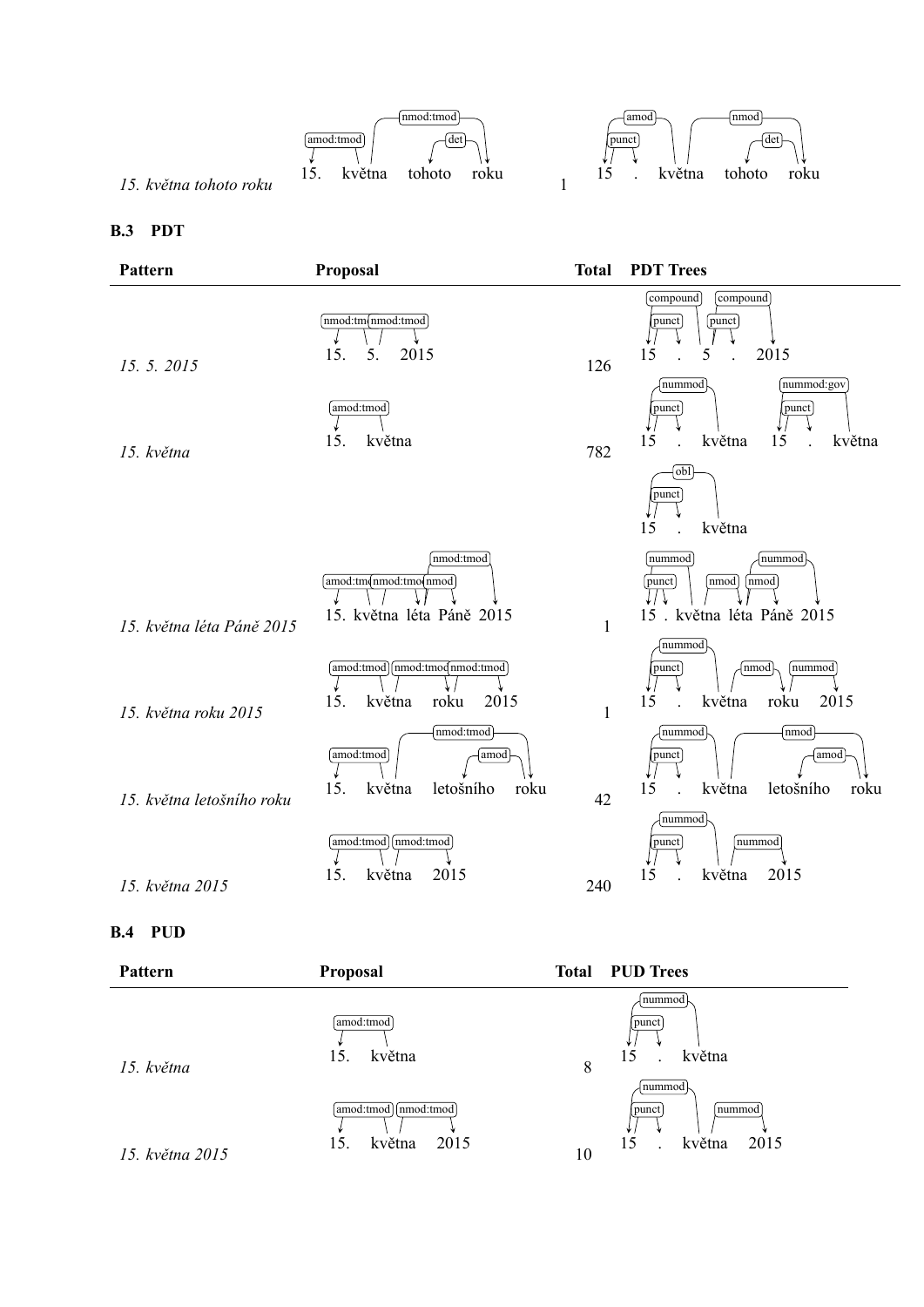

# **C Survey of Finnish Date Annotations in UD 2.8**

# **C.1 FTB**

| <b>Pattern</b>   | <b>Proposal</b>                        |    | <b>Total FTB Trees</b>     |
|------------------|----------------------------------------|----|----------------------------|
| 15.5.2015        | nmod:tn nmod:tmod<br>2015<br>5.<br>15. | 10 | 15.5.2015                  |
|                  | nmod:tmod<br>toukokuuta<br>15.         |    | amod<br>toukokuuta<br>15.  |
| 15. toukokuuta   | nmod:tmod                              | 12 | nummod                     |
| 15 toukokuuta    | 15<br>toukokuuta<br>nmod:tmod          |    | toukokuuta<br>15<br>nmod   |
| toukokuun 15.    | toukokuun<br>15.<br>nmod:tmod          |    | toukokuun<br>15.<br>nummod |
| toukokuussa 2015 | toukokuussa<br>2015                    | 4  | toukokuussa<br>2015        |

# **C.2 OOD**

| Pattern             | <b>Proposal</b>                                       |    | <b>Total OOD Trees</b>                    |
|---------------------|-------------------------------------------------------|----|-------------------------------------------|
| 15.5.2015           | [nmod:tr[nmod:tmod]<br>2015<br>5.<br>15.              | 18 | 15.5.2015                                 |
| 15. toukokuuta      | nmod:tmod<br>toukokuuta<br>15.                        | 3  | [flat]<br>toukokuuta<br>15.               |
| 15. toukokuuta 2015 | nmod:tmod<br>[nmod:tmod]<br>toukokuuta<br>2015<br>15. | 3  | flat<br>flat<br>toukokuuta<br>2015<br>15. |

**C.3 PUD**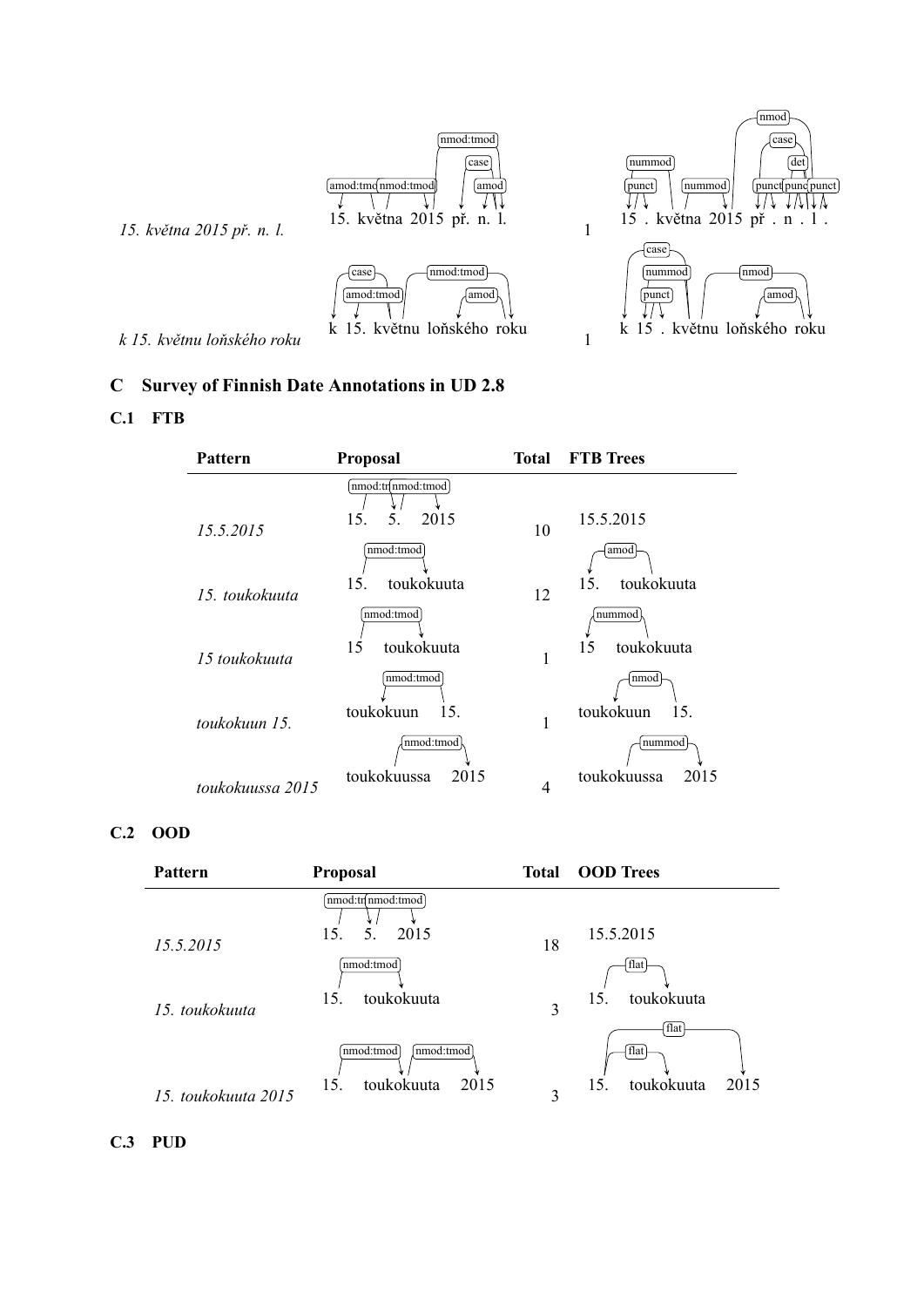

### **C.4 TDT**

| Pattern                    | <b>Proposal</b>                                                  | <b>Total</b> | <b>TDT</b> Trees                              |
|----------------------------|------------------------------------------------------------------|--------------|-----------------------------------------------|
| 15.5.2015                  | nmod:tnnmod:tmod<br>2015<br>15.<br>5.                            | 23           | 15.5.2015<br>flat                             |
| 15 päivänä toukokuuta 2015 | nmod:tmod mmod:tmod<br>[nmod:tmod]<br>15 päivänä toukokuuta 2015 | 120          | flat<br>√flat l<br>15 päivänä toukokuuta 2015 |
| 15. toukokuuta             | nmod:tmod<br>toukokuuta<br>15.                                   | 47           | flat<br>toukokuuta<br>15.                     |
| 15. toukokuuta 2015        | nmod:tmod<br>nmod:tmod<br>toukokuuta<br>2015<br>15.              | 185          | flat<br>flat<br>toukokuuta<br>15.<br>2015     |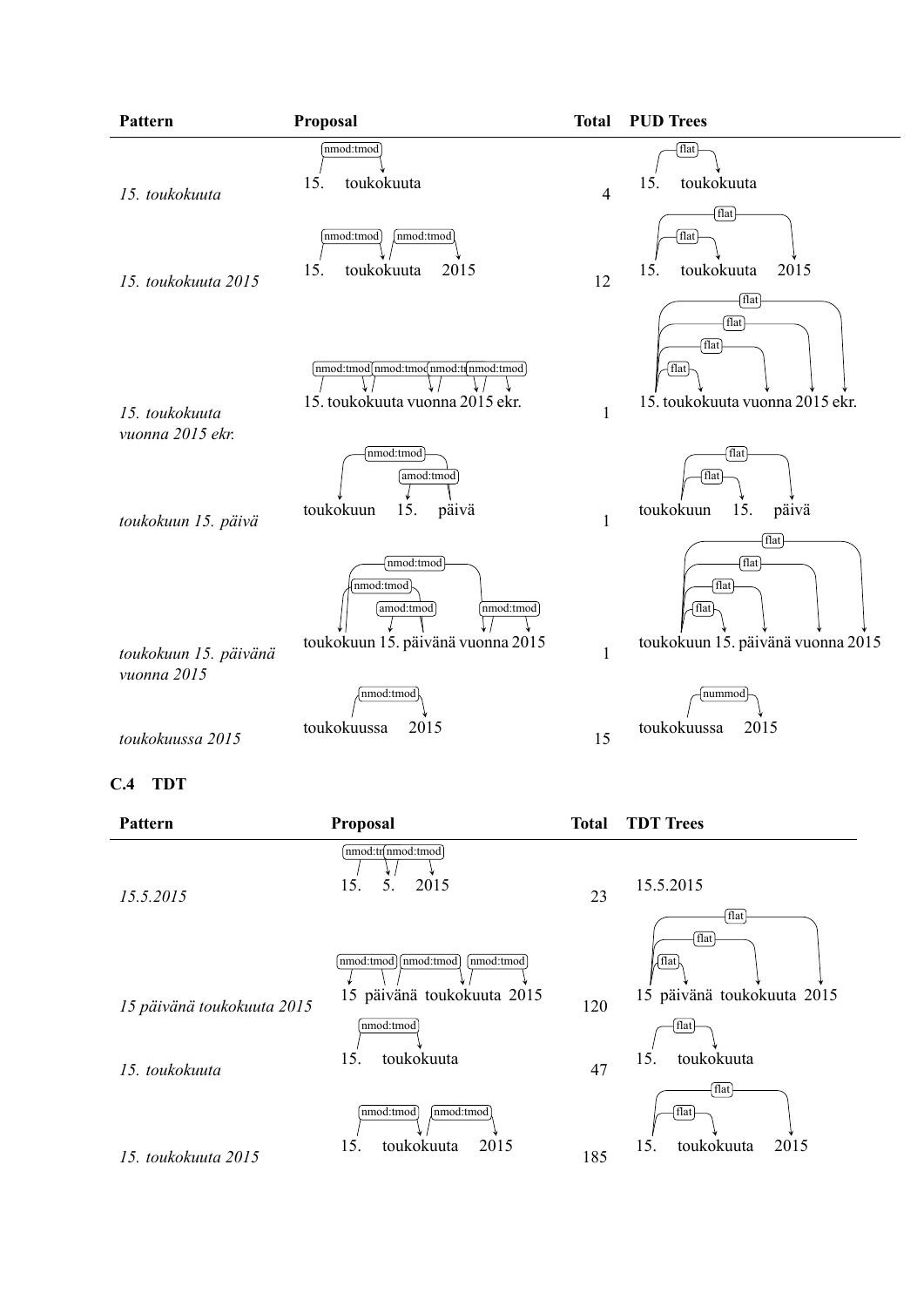

# **D Survey of Indonesian Date Annotations in UD 2.8**

# **D.1 CSUI**

| Pattern             | Proposal                                         | <b>Total</b> | <b>CSUI Trees</b>                                                                                        |
|---------------------|--------------------------------------------------|--------------|----------------------------------------------------------------------------------------------------------|
| 15 Mei              | nmod:tmod<br>15<br>Mei                           | 12           | nummod<br>Mei<br>15                                                                                      |
| 15 Mei 2015         | nmod:tm(nmod:tmod)<br>2015<br>15<br>Mei          | 32           | flat<br>[flat]<br>nummod<br>nummod<br>Mei<br>2015<br>15<br>2015<br>15<br>Mei                             |
| 15 Mei lalu         | acl:relcl<br>nmod:tmod<br>Mei<br>15<br>lalu      | 5            | acl:relcl<br>nummod<br>Mei<br>15<br>lalu                                                                 |
|                     | nmod: (nmod: (nmod: tmod)<br>tanggal 15 Mei 2015 |              | nummod<br>nmod:tmod<br>nmod:tmod<br>nummod<br>nummo nummod<br>tanggal 15 Mei 2015<br>tanggal 15 Mei 2015 |
| tanggal 15 Mei 2015 |                                                  | 5            |                                                                                                          |

# **D.2 GSD**

| Pattern | <b>Proposal</b>         | <b>GSD Trees</b><br><b>Total</b> |
|---------|-------------------------|----------------------------------|
| 15 Mei  | nmod:tmod <br>Mei<br>10 | nummod<br>Mei<br>$\mathcal{L}$   |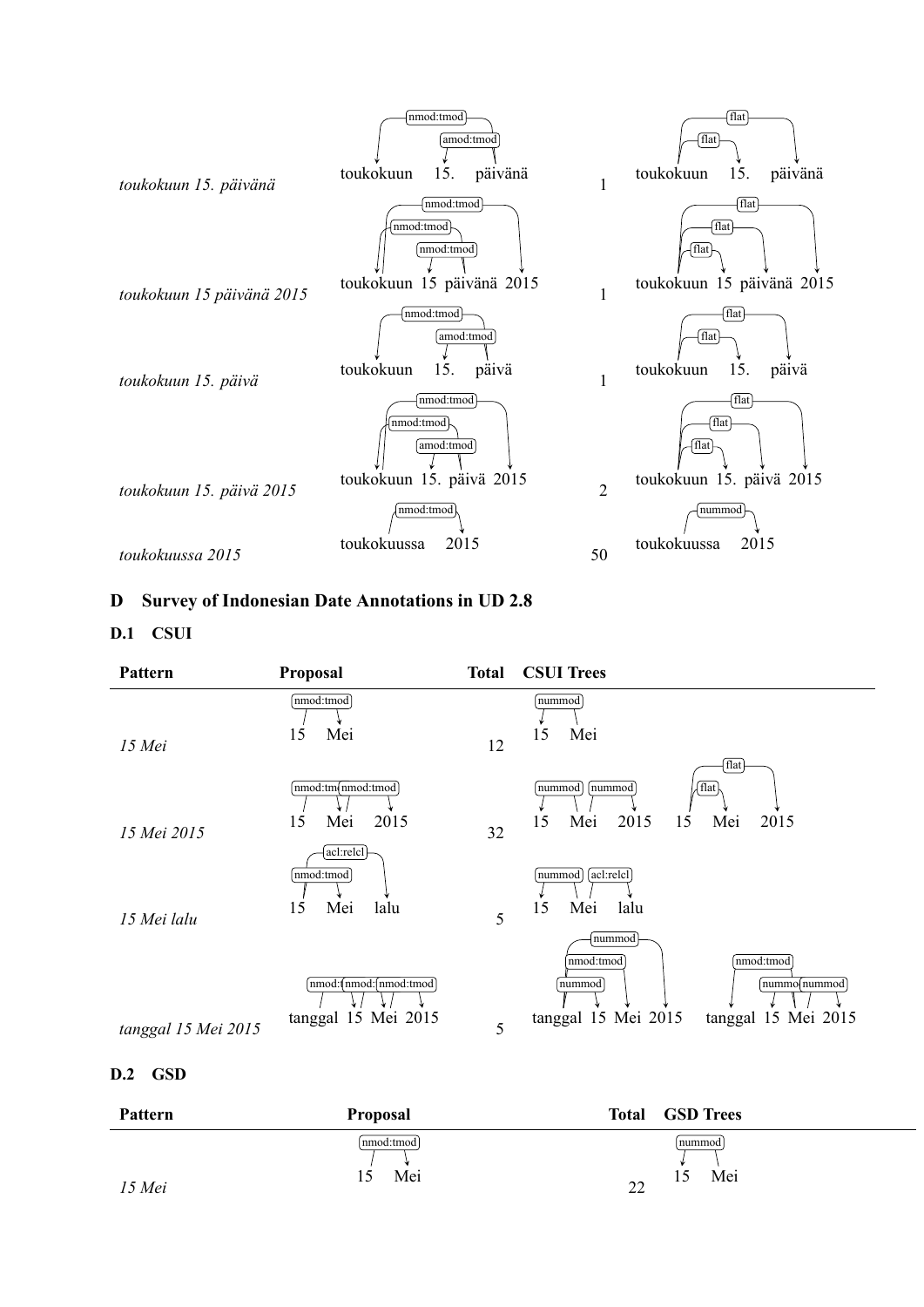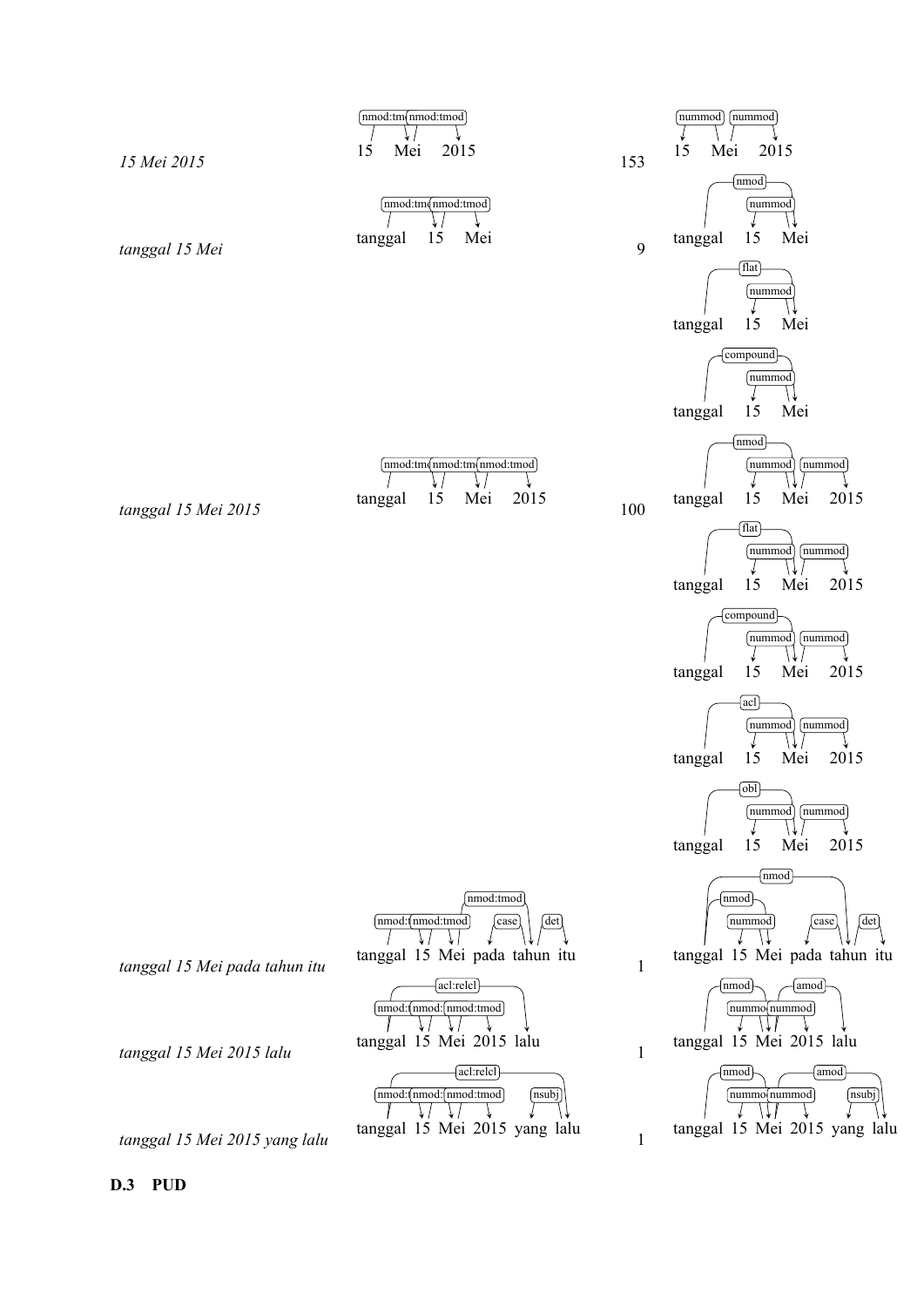| Pattern                | Proposal                                                                                 | <b>Total</b>   | <b>PUD Trees</b>                                                                   |
|------------------------|------------------------------------------------------------------------------------------|----------------|------------------------------------------------------------------------------------|
| 15 Mei                 | nmod:tmod<br>15<br>Mei                                                                   | $\overline{4}$ | [flat]<br>15<br>Mei                                                                |
| 15 Mei 2015            | $[\text{nmod:tm(mnd:tmod)}]$<br>15<br>Mei<br>2015                                        | 6              | flat<br>flat<br>2015<br>15<br>Mei                                                  |
| 15 Mei tahun lalu      | nmod:tm(nmod:tmod)acl:relel<br>Mei<br>15<br>tahun<br>lalu<br>(mmod:tmqnmod:tmod)<br>case | $\mathbf{1}$   | nmod:tmod<br>[flat]<br>acl<br>Mei<br>15<br>tahun<br>lalu<br>flat<br>case<br>nummod |
| pada tanggal 15 Mei    | 15<br>pada<br>Mei<br>tanggal                                                             | $\overline{4}$ | 15<br>pada<br>tanggal<br>Mei<br>[nmod:tmod]<br>flat<br>case                        |
|                        |                                                                                          |                | 15<br>pada<br>Mei<br>tanggal<br>flat <sup>1</sup>                                  |
| tanggal 15 Mei 2015    | [nmod:tm(nmod:tm(nmod:tmod]<br>15<br>2015<br>Mei<br>tanggal                              | 5              | nummod<br>  flat<br>15<br>Mei<br>2015<br>tanggal                                   |
|                        |                                                                                          |                | flat<br>  flat<br>nmod<br>15<br>Mei<br>2015<br>tanggal                             |
| tanggal 15 Mei 2015 SM | [nmod:(nmod:(nmod:t(nmod:tmod)<br>tanggal 15 Mei 2015 SM                                 | $\mathbf{1}$   | flat<br>nummod flat<br>nmod<br>tanggal 15 Mei 2015 SM                              |

# **E Survey of Chinese Date Annotations in UD 2.8**

# **E.1 GSD**

| Pattern    | Proposal                                                                                                                | <b>Total</b> | <b>GSD Trees</b>                                                                                    |
|------------|-------------------------------------------------------------------------------------------------------------------------|--------------|-----------------------------------------------------------------------------------------------------|
| 2015年5月    | nmod:tmod<br> nmod:tmod <br>nmod:tmod<br>月<br>5<br>2015<br>年                                                            | 141          | $ $ clf<br>nmod<br>nummod<br>nummod<br>nummod<br>nmod<br>月<br>5<br>月<br>2015<br>年<br>5<br>2015<br>年 |
| 2015年5月15日 | nmod:tmod<br>nmod:tmod<br>[nmod:tmod]<br>nmod:tmod<br>nmod:tmod<br>月<br>年<br>2015<br>$\overline{\mathsf{H}}$<br>5<br>15 | 264          | $\overline{\text{clf}}$<br>clf<br>nummod<br>nummod<br>nummod<br>月<br>年<br>2015<br>5<br>Β<br>15      |
|            |                                                                                                                         |              | Inmod<br>nmod<br>nmod:tmod<br>nmod<br> nmod<br>月<br>5<br>2015<br>年<br>15<br>Β                       |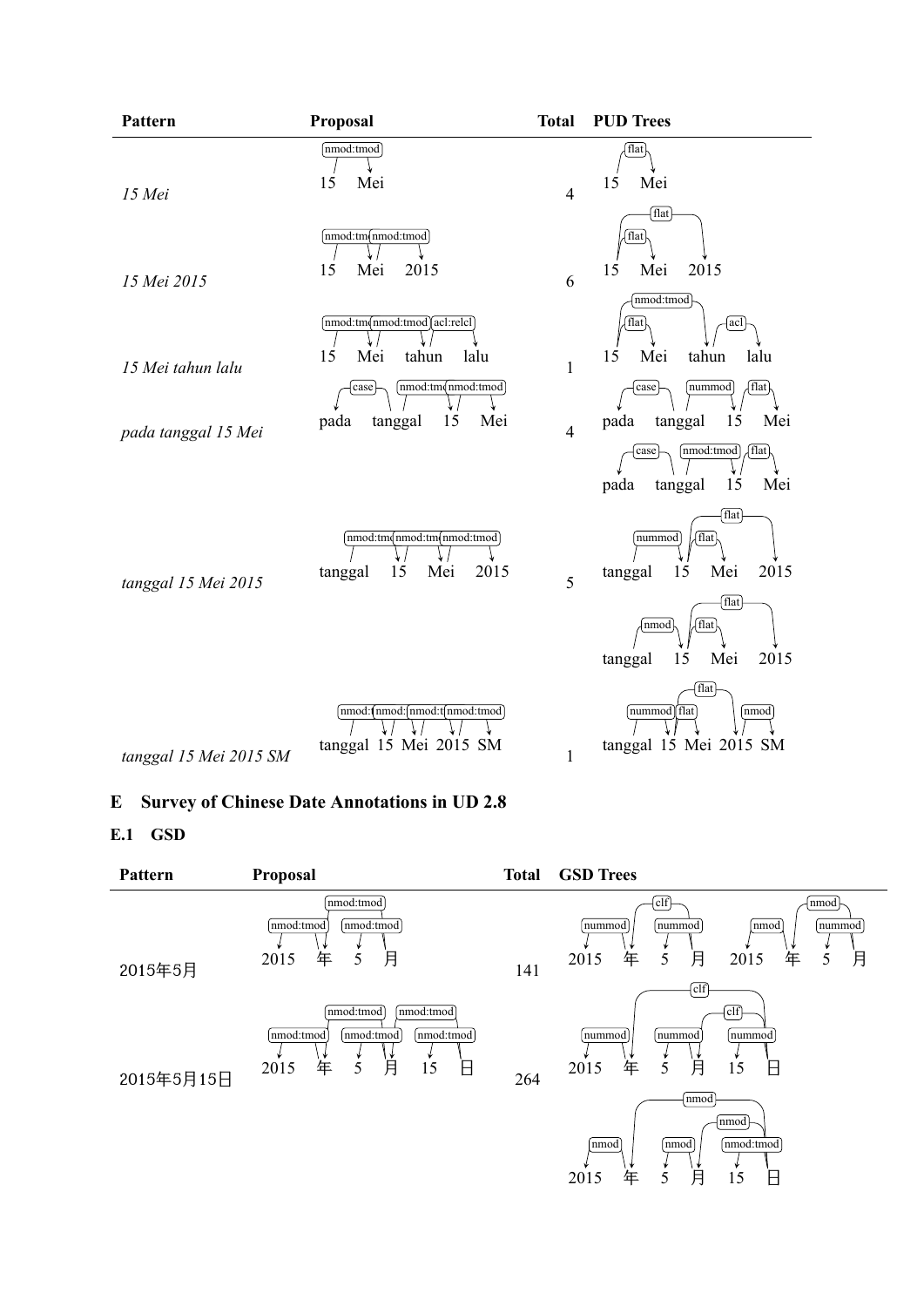



# **E.2 PUD**